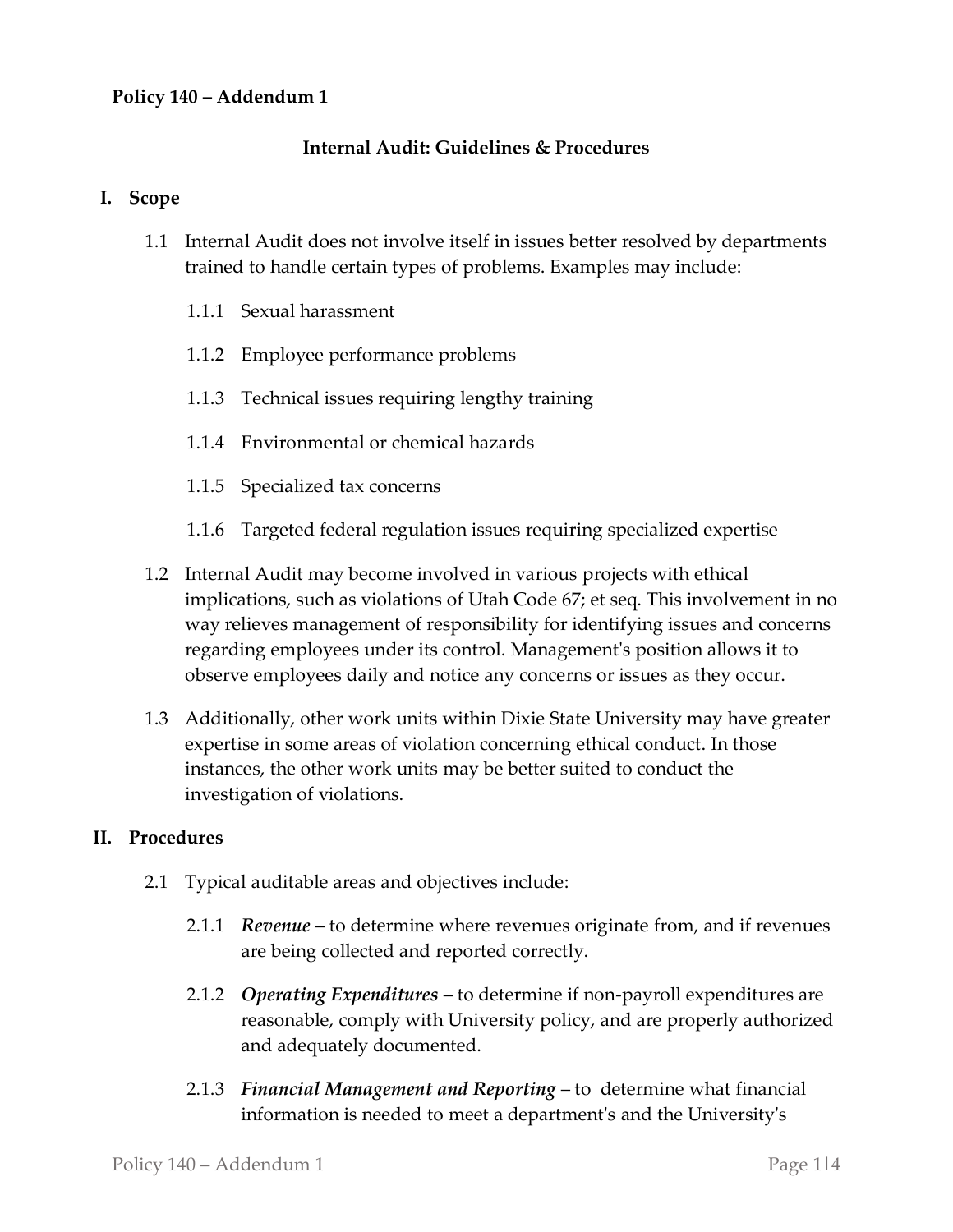needs; if the reports and information generated by internal systems are adequate, and complete; and if the information in those reports accurately reflects the University's records.

- 2.1.4 *Payroll and Personnel* to determine if various records are complete and properly approved, procedures comply with University policy, and practices and procedures used ensure adequate internal control.
- 2.1.5 *Computers* to determine if internal controls for computers, data, networks, and systems are adequate.
- 2.1.6 *Assets* to determine if there is adequate accountability and control over the various assets under an individual's or department's jurisdiction.
- 2.1.7 *Cash Funds*  to determine if security and accountability for cash funds is adequate, sound business practices are used in handling funds, and departmental procedures comply with University policy.
- 2.1.8 *Applicable Policies/Procedures/Rules/Regulations/Statutes* to determine if the University is in compliance with those policies/procedures/rules/regulations and statutes that are applicable to various departments.
- 2.2 If an audit is to be conducted on the Internal Audit Department, the Internal Audit Director's responsibilities for that audit would fall on the next higher level of management.
- 2.3 Audit programs should contain columns identifying the steps to be followed, the person assigned to perform the step/s, and the reference number to detailed supporting documentation.
- 2.4 Every effort should be made by the auditor to be well organized so that disruptions can be minimized to the normal operations of campus departments.
- 2.5 All findings should have been thoroughly discussed and corrected for errors of understanding or in presentation before this conference is held.
- 2.6 Audit findings should be based on a pattern of identified and documented occurrences of violations. Recommendations should reflect the corrective action needed, not the auditor's preference for corrective action. Both findings and recommendations should be weighed based on the costs and benefits of the findings. Findings and recommendations should be documented in the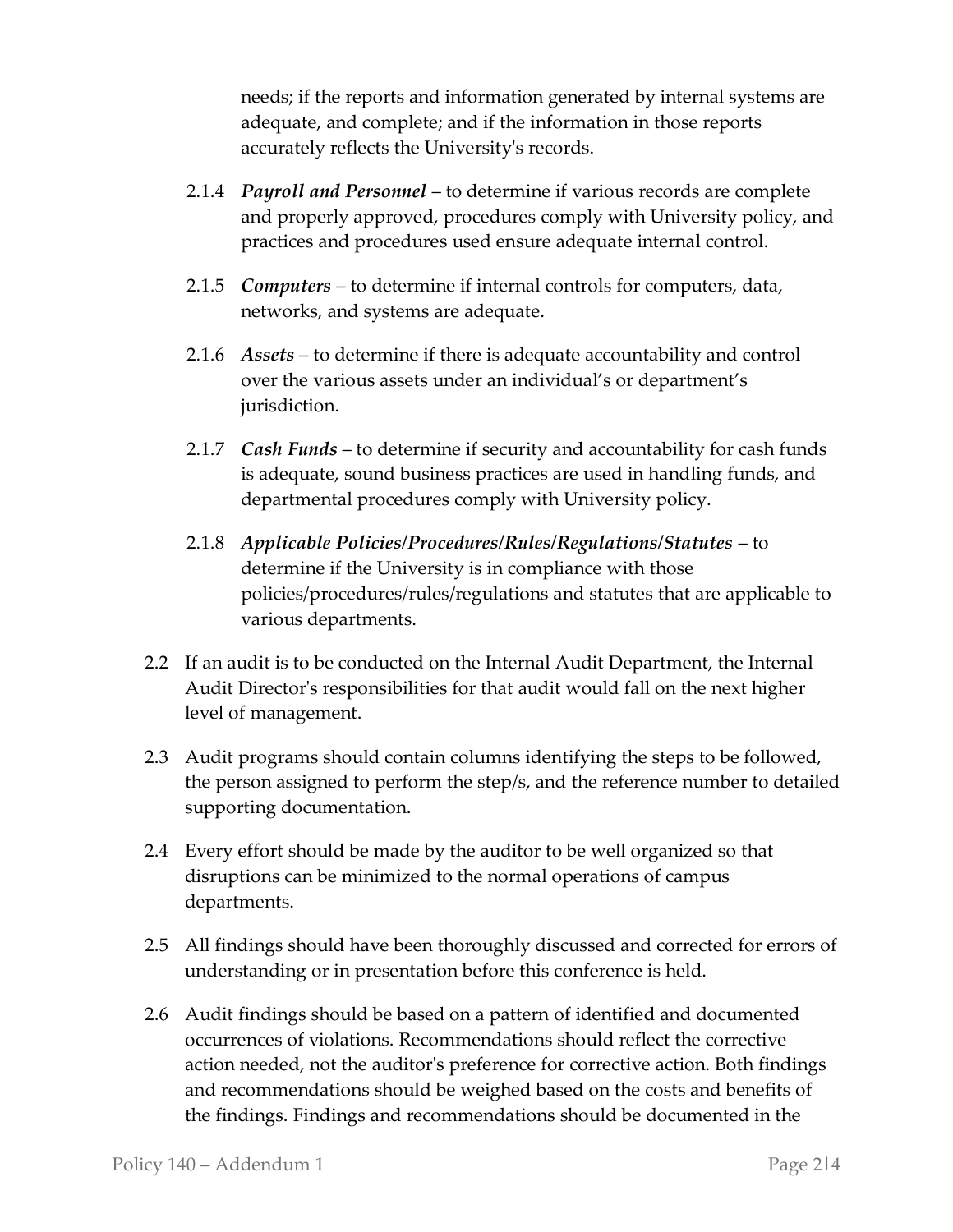working papers and be supported by lists of violations or errors. All working papers should be available for the auditee to review except in cases where legal action is anticipated.

- 2.7 Workpapers should reflect the following:
	- 2.7.1 **Completeness and Accuracy** Workpapers should be complete, accurate, and support observations, testing, conclusions, and recommendations. They should also show the nature and scope of the work performed.
	- 2.7.2 **Clarity and Understanding** Working papers should be clear and understandable without supplementary oral explanations. With the information the working papers reveal, a reviewer should be able to readily determine their purpose, the nature and scope of the work done and the preparer's conclusions.
	- 2.7.3 **Pertinence** Information contained in working papers should be limited to matters that are important and necessary to support the objectives and scope established for the assignment.
	- 2.7.4 **Legibility and Neatness** Working papers should be legible and as neat as practical. Sloppy workpapers may lose their worth as evidence. Crowding and writing between lines should be avoided by anticipating space needs and arranging the workpapers before writing.
	- 2.7.5 **Logical Arrangement** Working papers should follow a logical order and include the following seven sections:
		- 2.7.5.1 Communicating Results
		- 2.7.5.2 Potential Audit Comments
		- 2.7.5.3 Administration
		- 2.7.5.4 Planning and Preliminary Work
		- 2.7.5.5 Internal Control Work and Process Review
		- 2.7.5.6 Audit Program
		- 2.7.5.7 Testwork
- 2.8 If management direction is needed and wanted, such should be provided in a management letter. Since management letters do not require a response, this